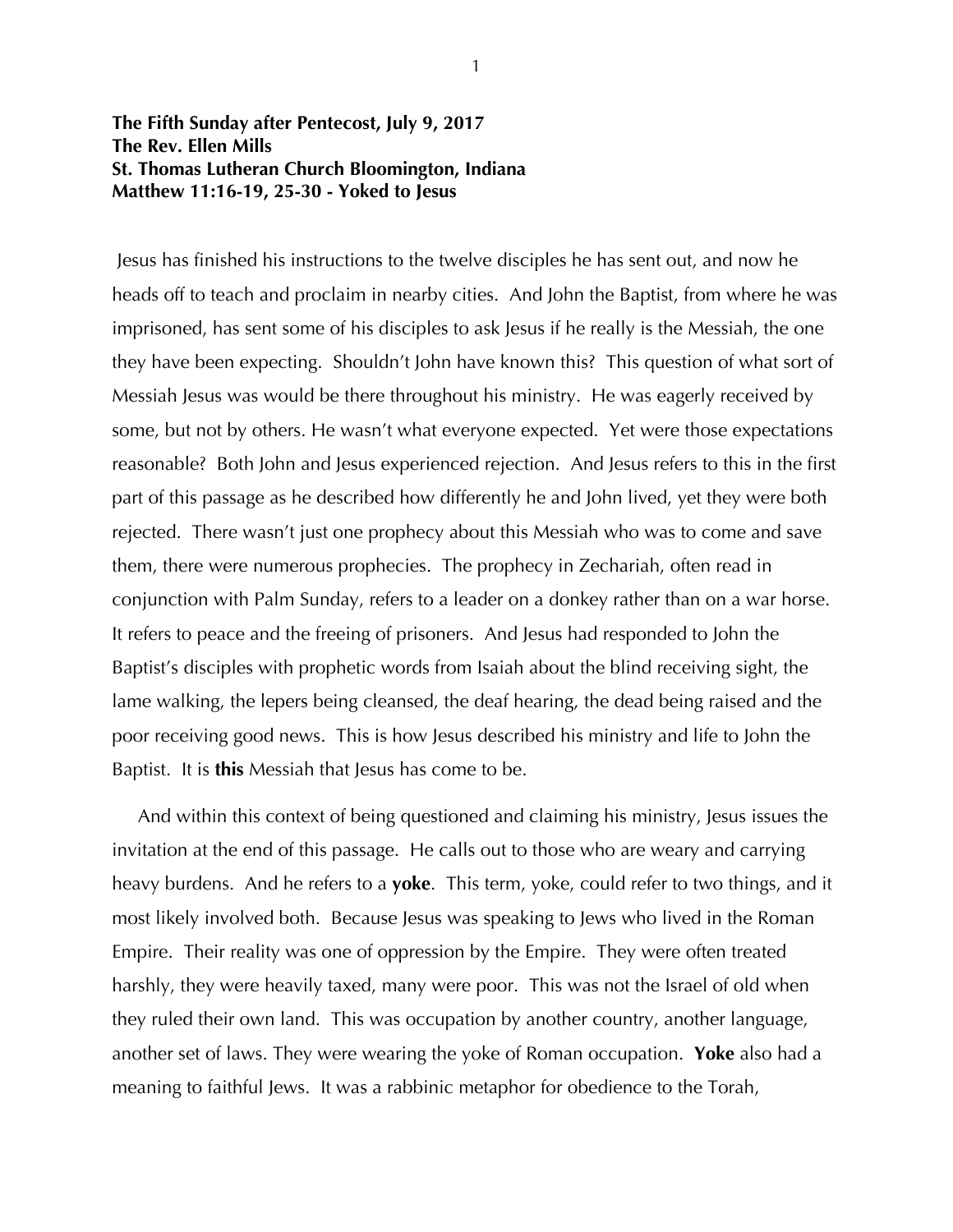something both difficult and joyous. And Jesus promises them rest. This **rest** could well have referred to the Sabbath rest in Genesis. And in this reference to yoke and rest, Jesus describes himself as gentle and humble of heart.

 In Jesus' offer, I hear a choice that involves a both/and. The people hearing Jesus would have been under the Roman yoke of oppression. They were being offered the yoke of Jesus. Yet they would be living in both worlds. They would be physically living in the Roman Empire. But they would also be living in the realm of God. They would be experiencing a peace and freedom in the midst of what could be harsh daily life. I find it interesting that they are **not** being offered a **yoke free** life. The offer is for a new yoke that would bring rest. This parallels the writings of Paul when he talks about being a slave to sin, or being a slave of Jesus. It is what I call freed from and freed for. We talk a lot about freedom in this country. And often it is talk about being freed from, the sort of freedom that teenagers long for. Living on their own, no more rules from Mom and Dad, what could be better? But we were **freed from** sin in order to be **free for** love of God and neighbor. We were made for this, and in this we will find our deepest selves and peace and joy.

 One of my delights in the rural area of Ohio where I served was the Amish workhorses. These are very different from the buggy horses. Many of the buggy horses are retired sulky racing horses, and they do not like to stand still. They are all about speed. The work horses were a larger and bigger boned breed of horse. They were brown with lighter manes and tails. On Sunday I would see them hanging out in the pastures, since Sunday was the Sabbath for them as well. But during the week I would see them plowing or pulling wagons. It was common to see two, and sometimes four. They were harnessed together to pull heavy loads. I can only assume that they had undergone some sort of training, and that they were accustomed to their partners. Because what I saw was beautiful teamwork. The horses were strong and slow and deliberate. They knew what to do and they did it for hours at a time. And it is this image that I bring with me to this passage. What is it to be yoked with Jesus? Jesus tells us to take his yoke upon us and learn from him. And this is my image of how we learn. We don't learn by reading some

2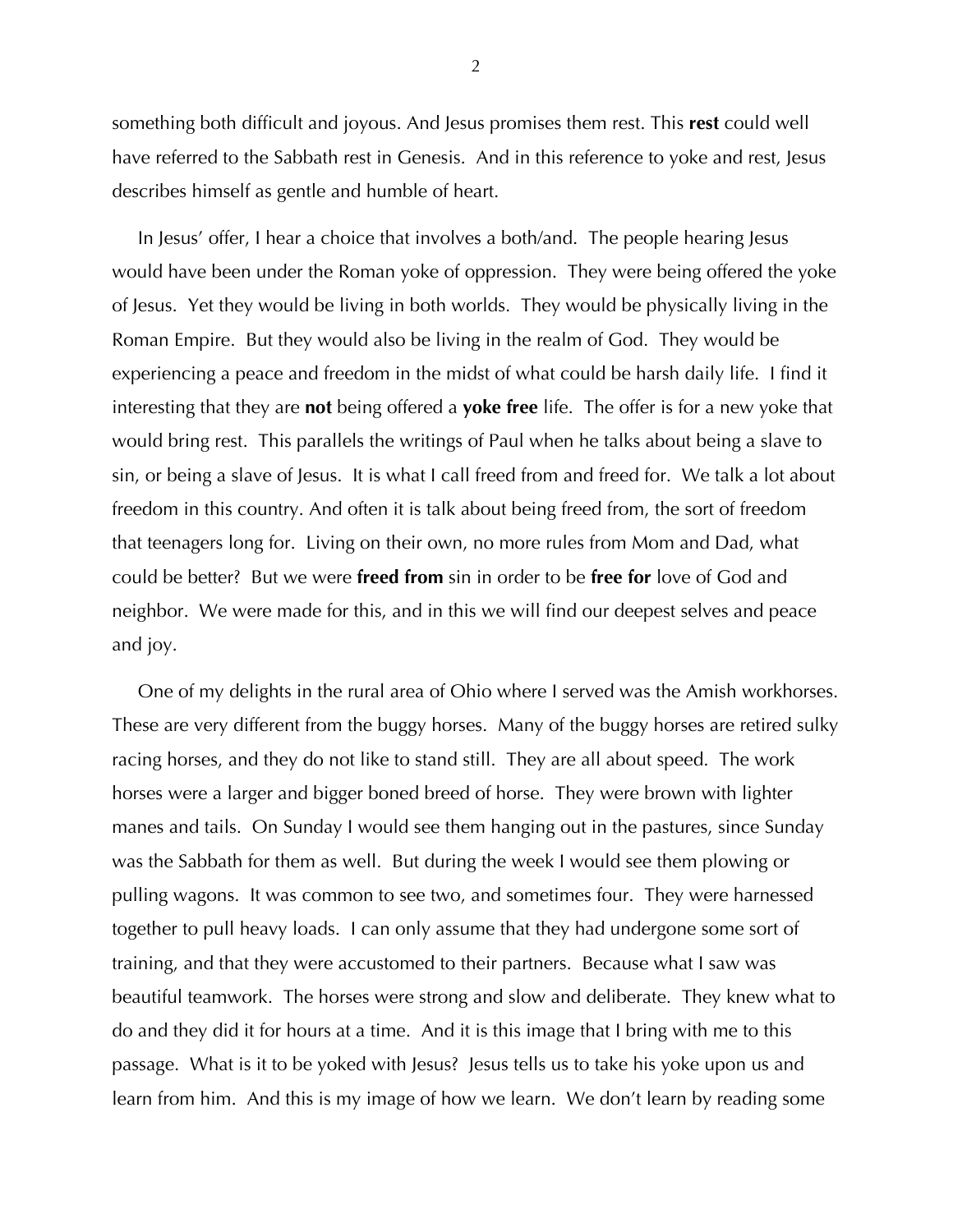sort of written directions. We learn by being in close relationship and moving with Jesus, over and over again. We learn to follow him by going with and beside him. This relationship molds our actions. We are called into partnership. We have already been called, accepted, forgiven and filled with the Spirit. Now it is time to go forth to do what Jesus is calling us to do. And we do it together.

 In order to take up the yoke of Jesus, we need to let go of the burdens we have been carrying by ourselves. We need to let go of whatever keeps us from accepting the yoke of Jesus. The difficulty can be in recognizing what holds us back. What are we not willing to disclose or share with Jesus? Or the difficulty may go deeper still. It may go to who we believe God is. And I am not calling for a recitation of the creed. I am saying, do your actions and does your relationship with God come from a trust in the grace and mercy of God? Or are you still trying to be perfect on your own? It is much easier to talk about grace than live it. The Psalm this morning starts with a quotation from a passage in Exodus that may be one of the oldest passages of the Bible**. "The Lord is gracious and merciful, slow to anger and abounding in steadfast love."** I think it is much easier to reveal ourselves to a God who is merciful and loving than one we believe cannot accept our failures. It is much easier to accept an invitation for deeper relationship with the one who is "gentle and humble of heart" than one we believe is harshly judging. We grow in relationship when we trust enough to be vulnerable. Trust allows risk.

 I see a growing relationship as a dance. We start with enough trust to take a tentative step of risk. If all goes well, we then can take a second step. If that goes well, we take another. We are called to a dynamic relationship with Jesus, and one where we are taught by him, and we are led into ministry with him. This is far different from what I call "God on the shelf" where we say that we are Christians, but we only respond to God when we think we need something. As long as our lives seem to be going well, we leave God on the shelf. All is fine until the next crisis. **But is this relationship?** And is this active trust and risk? What would you say if your marriage were like that, if your relationship with your spouse, after many years together, was no deeper than it was on your wedding day? **Surely** we expect that sort of committed relationship to grow. And

3